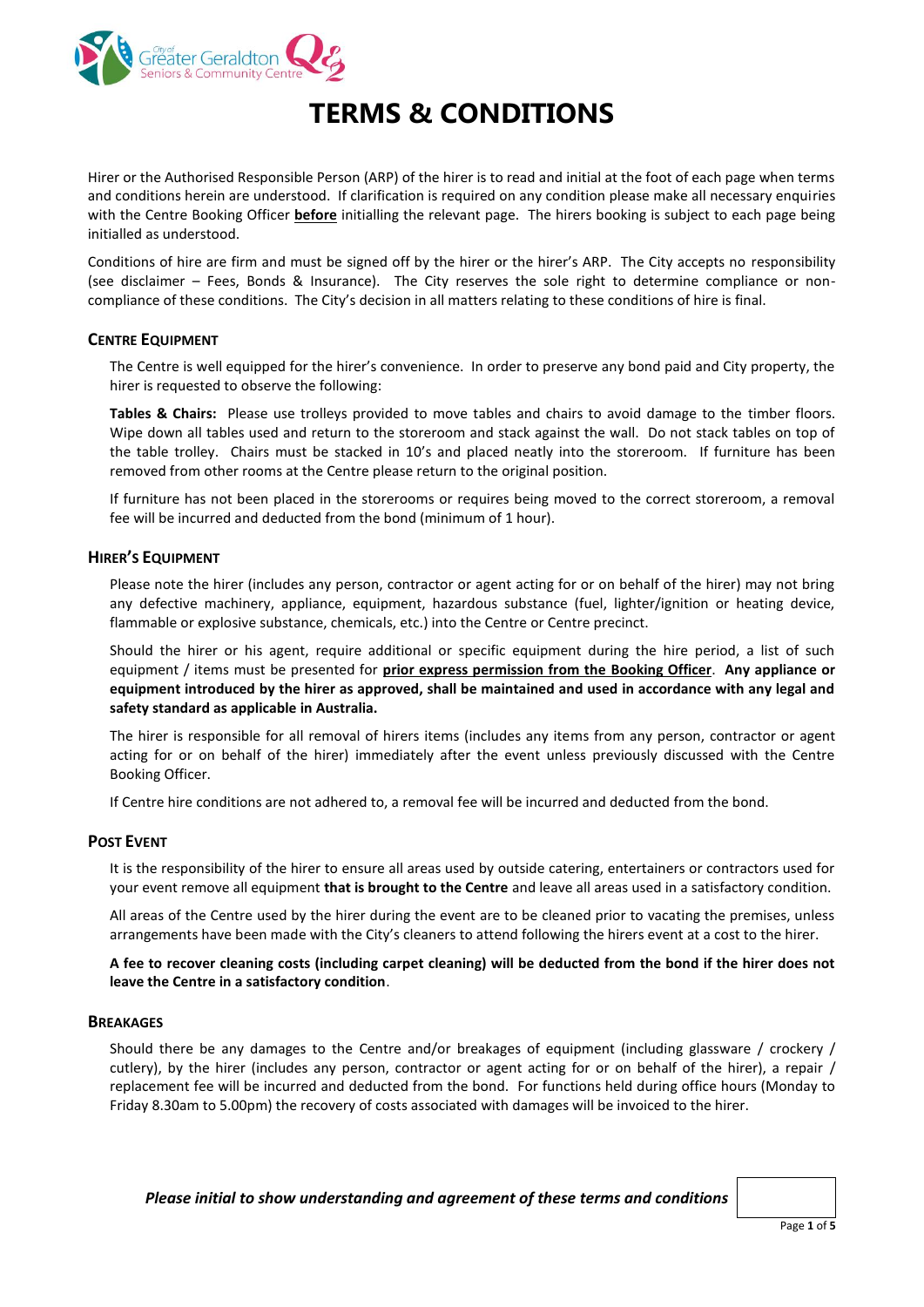

# **LOWER HALL / MEETING ROOM / RECREATION ROOM**

## **MAIN KITCHEN:**

- Please empty the urn if it has been used.
- Wash cutlery and crockery and return to servery area counter in the same order it was available to you. Cutlery to be bundled in lots of 20.
- Kitchen floor is to be swept and mopped. Broom and mop are located next to the fridge.
- Wipe down all benches, stove, oven and microwave oven.
- Clean bain-marie if used and return all bases and lids.
- Empty bins and place rubbish in bins in the waste compound area.
- Hirer to remove all hirer's own utensils and equipment. If a Centre item is removed in error please return promptly or a charge will be incurred against the bond.

#### **FLOORS:**

- Brooms and mops for the main hall are kept in the outside alcove near the kitchen.
- A mop dampened with cold water only is to be used to wash the hall floor.
- Vacuum / clean all carpeted areas that have been used especially the foyer and servery area.

#### **WASTE DISPOSAL:**

• Rubbish is to be placed in the mobile bins in the waste compounds outside the kitchen areas.

## **UPPER HALL**

#### **MAIN KITCHEN:**

- Please empty the urn if it has been used.
- Wash cutlery and crockery and return to servery area counter in the same order it was available to you. Cutlery to be bundled in lots of 20.
- Kitchen floor is to be swept and mopped. Broom and mop are located in the cleaners' room next to the kitchen.
- Wipe down all benches, stove, oven and microwave oven.
- Hirer to remove all hirer's own utensils and equipment. If a Centre item is removed in error please return promptly or a charge will be incurred against the bond.

#### **FLOORS:**

- The wood floor needs to be swept with the wide fringed broom.
- Please wipe any spills on the wood floor immediately with a slightly dampened mop rinsed in cold water.
- Vacuum / clean all carpeted areas that have been used especially the foyer and servery areas.

#### **WASTE DISPOSAL:**

Empty bins and place the rubbish in the mobile bins in the waste compound located outside the kitchens.

# **PUBLIC PAY PHONE**

There is a public pay phone available for public use and is located off the main passage to the Lower Hall.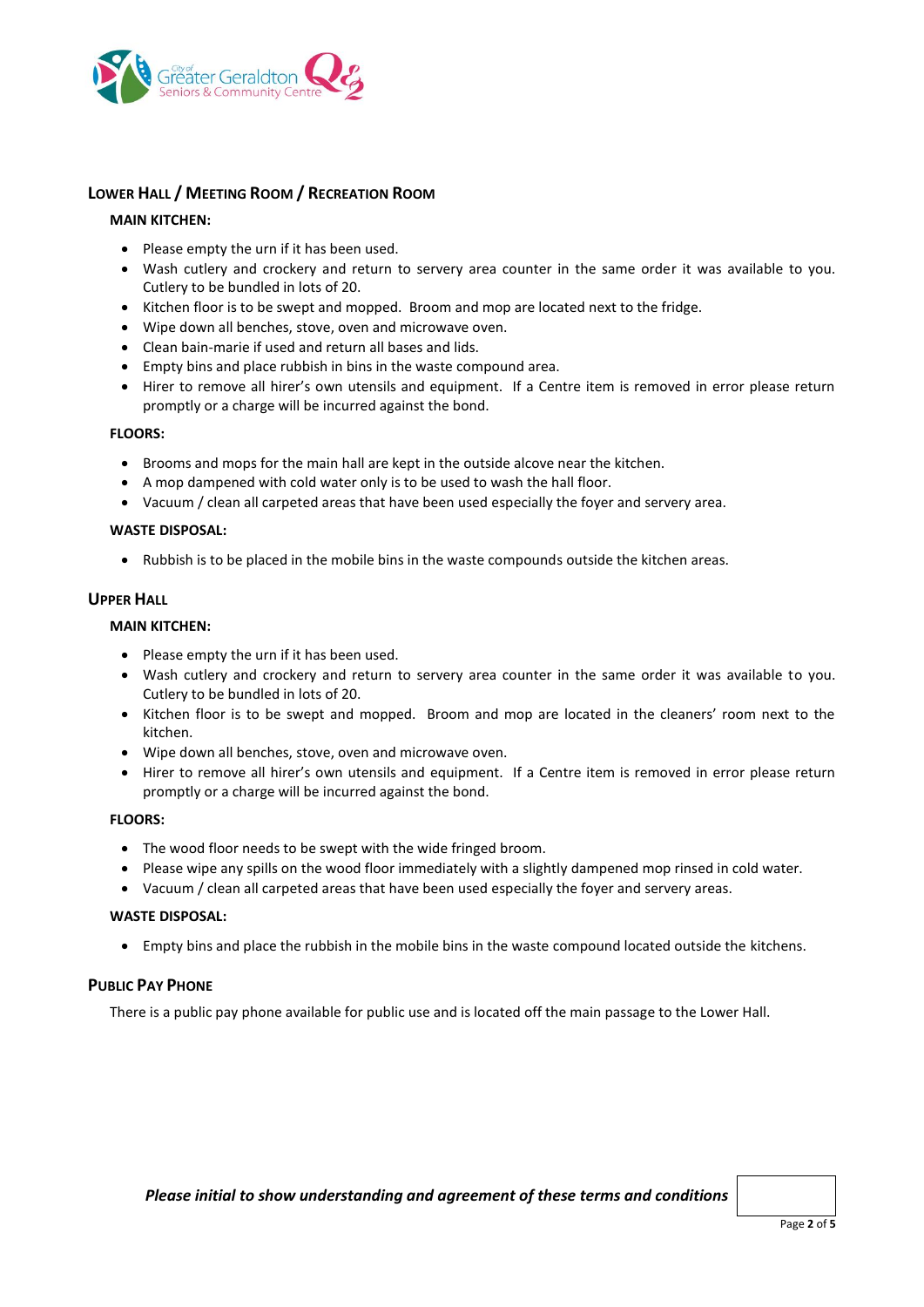

# **PARKING**

Please park in designated bays. The undercover area is a drop off zone only and must remain clear at all times for emergency vehicle access. Blocking access, storing materials, erecting structures and obstructing parking bays in the QEII Centre carpark is not permitted.

## **SMOKING AND SUBSTANCE ABUSE**

The QEII Centre is a non-smoking venue. Smoking is prohibited anywhere within the Centre and within 5 metres from the entrance.

**On no account will substance abuse be permitted or tolerated at this venue. The hirer is deemed to have responsibility of patrons the hirer permits entry to the Centre and to ensure no illegal activity takes place.**

#### **ALCOHOL**

**The City actively promotes responsible serving and consuming of alcohol beverages on its properties and would expect hirers to act as responsible hosts.**

The following conditions for provision and consumption of alcohol on Council premises are as follows:

- Sale of alcohol at the venue, requires a current occasional permit issued by the Geraldton Police Liquor Licencing branch. A copy of this permit is to be provided to the booking officer prior to the event.
- To consume alcohol on a City property a permit issued by the City is required.
- Alcohol is not to be consumed or taken outside the QE II Centre building.
- Hirer is responsible for the care of property and wellbeing of people using the area.
- Hirer is responsible under the conditions of this permit to control any anti-social behaviour by people attending your function.
- Hirer is required to produce this permit on request to a City Ranger or Police Officer.
- To protect the timber floors in the Centre the alcohol servery must be located in the Kitchen areas, verandas or on carpeted floors. No kegs of beer are to be supplied for consumption or sale in the Centre.
- All spills are to be wiped up immediately with a damp cold cloth or mop to minimize damage to the parquetry floor.

#### **SAFETY**

The hirer is required to nominate a safety warden who shall make all necessary arrangements to ensure the protection of patrons.

# **FIRST AID**

First aid stations are located in each area and will be demonstrated. It is recommended that the hirer make all necessary arrangements for the provision of first aid to patrons.

**Note:** An Oxyport tank is available and located on the wall next to the lounge door. This is to be used by a qualified senior first aid person only.

#### **EMERGENCY**

A safety warden badge is available, which the hirer's appointed safety warden may wear at the event. The nominated person will be briefed on the building emergency safety features and issued with a corresponding emergency evacuation diagram and **emergency contacts**.

In addition the Centre emergency information stations are located in each area and will be demonstrated. These stations include the City's procedures which are designed around the premise of the immediate and safe evacuation of persons from the facility. Please feel free to become familiar with these procedures however the hirer is required to make all safety arrangements or plans to protect and ensure the safe evacuation of patrons if required to respond to an emergency.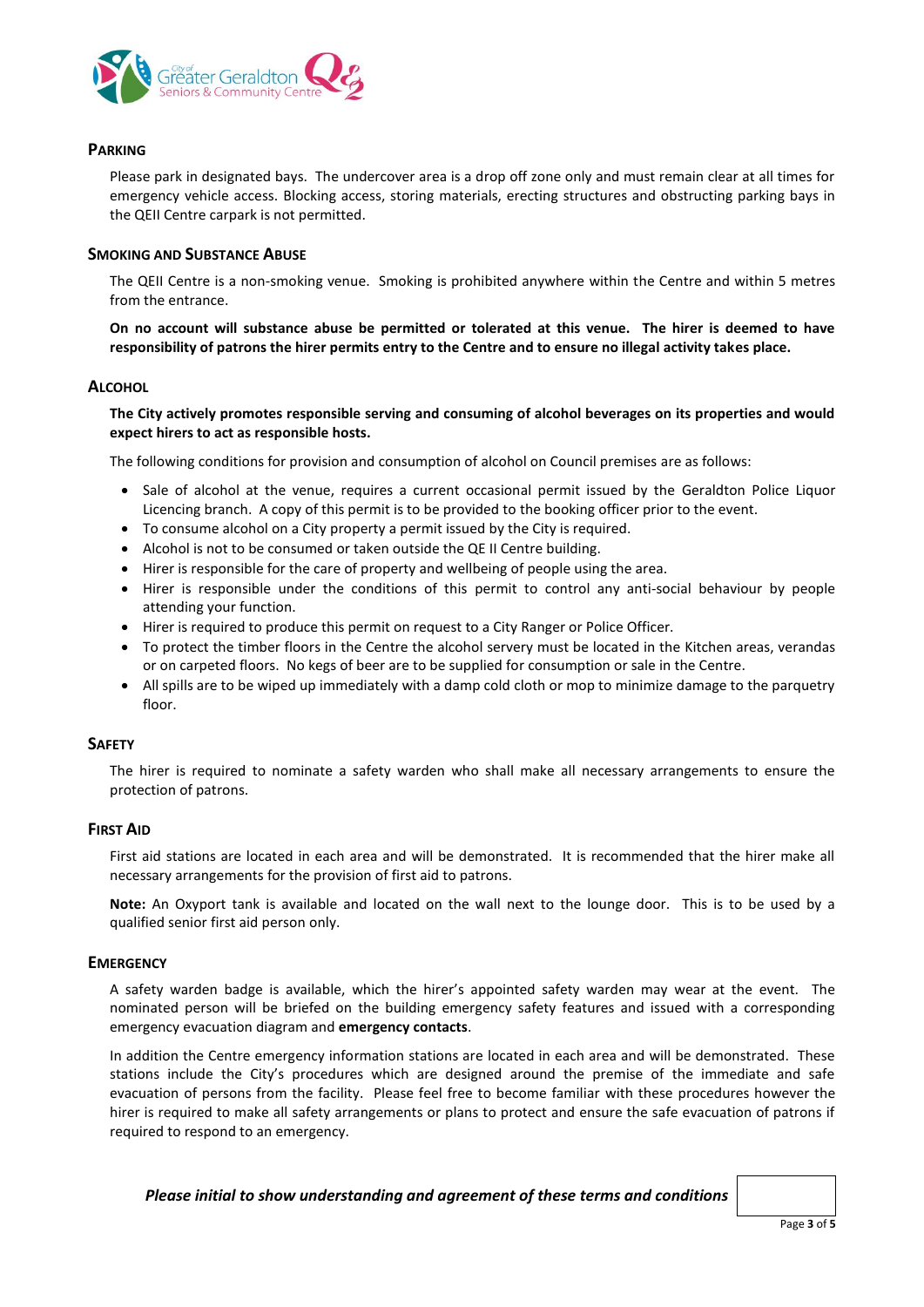Seniors & Communit Pase return the warden badge with the Centre keys. A \$15 fee per badge will be deducted from the bond if badges are lost or not returned.

# **IMPORTANT: UNDER NO CIRCUMSTANCES CAN ANY DESIGNATED EXIT FOR THE PUBLIC AREA YOU HAVE HIRED BE LOCKED OR OBSTRUCTED IN ANY WAY WHILST THE BUILDING IS IN USE.**

## **SECURITY**

The QEII Centre is monitored and armed at all times (24/7) and therefore requires deactivation on occupation.

## **ALARM DEACTIVATION AND REARMING:**

äter Geraldtor

**Normal Office Hours:** Monday to Friday 8.30am to 5.00pm

During normal office hours the security system is deactivated and armed by the Centre Booking Officer.

**Out of Office Hours:** Monday to Friday before 8.00am and after 4.30pm and weekends

The hirer's ARP will be inducted to deactivate and reactivate the security system for the period of the booking. This will require the hirer to arrange a time with the Centre Booking Officer to collect keys and be inducted on the operation of the security system.

**PLEASE NOTE: Keys will NOT be released to any other person other than the hirer's ARP, who will sign and be accountable for the return of the keys and safety badge as arranged. Keys and badges must be returned as soon as possible after an event. Should keys and badges not be returned within 14 days of an event the bond will automatically be forfeited.**

 **Late Access Arrangements:** Beyond 10.00pm from Sunday – Thursday or 12.00 midnight on Friday will require **prior arrangement with security**. If appropriate security arrangements have **not been made by the hirer** at the time of the booking, any resulting security call out fee incurred during the hire period, will automatically be deducted from the bond.

# **BREACH OF SECURITY**

The hirer is responsible during the full hire period for:

- Facility security including orderly behaviour of hirer patrons it has permitted entry to the facility.
- Ensuring all patrons have vacated and securing the facility on leaving the premises.

# **CLOSURE OF THE CENTRE**

The City reserves the right to close the Centre if at any time an officer of the City (or at the direction of police), deems that the safety or security of the facility or persons within or in the precinct of the facility may be compromised. In such case there will be no refund of the hire fee unless the hirer can show that such action causing closure did not come about as an act of the hirer or any patron of the hirer. Bond provisions will apply for any damage to the Centre.

# **ADDITIONAL SECURITY SERVICES**

If the hire use is for a large gathering of people or alcohol is being served or sold, the hirer is required to provide appropriate security services to **the satisfaction of the City**, during the period of hire.

#### **FEES AND BOND**

The bond is required to be paid along with hire fees, 30 days before an event. Any breach of hire conditions or damages/additional cleaning required will be recovered from the bond. Any damages incurred in excess of a hirer's bond will be recovered within the provisions of law. A **bond release form** will be signed by the Centre Booking Officer subject to a clear final inspection or on default, the settlement of accounts payable for restoration works.